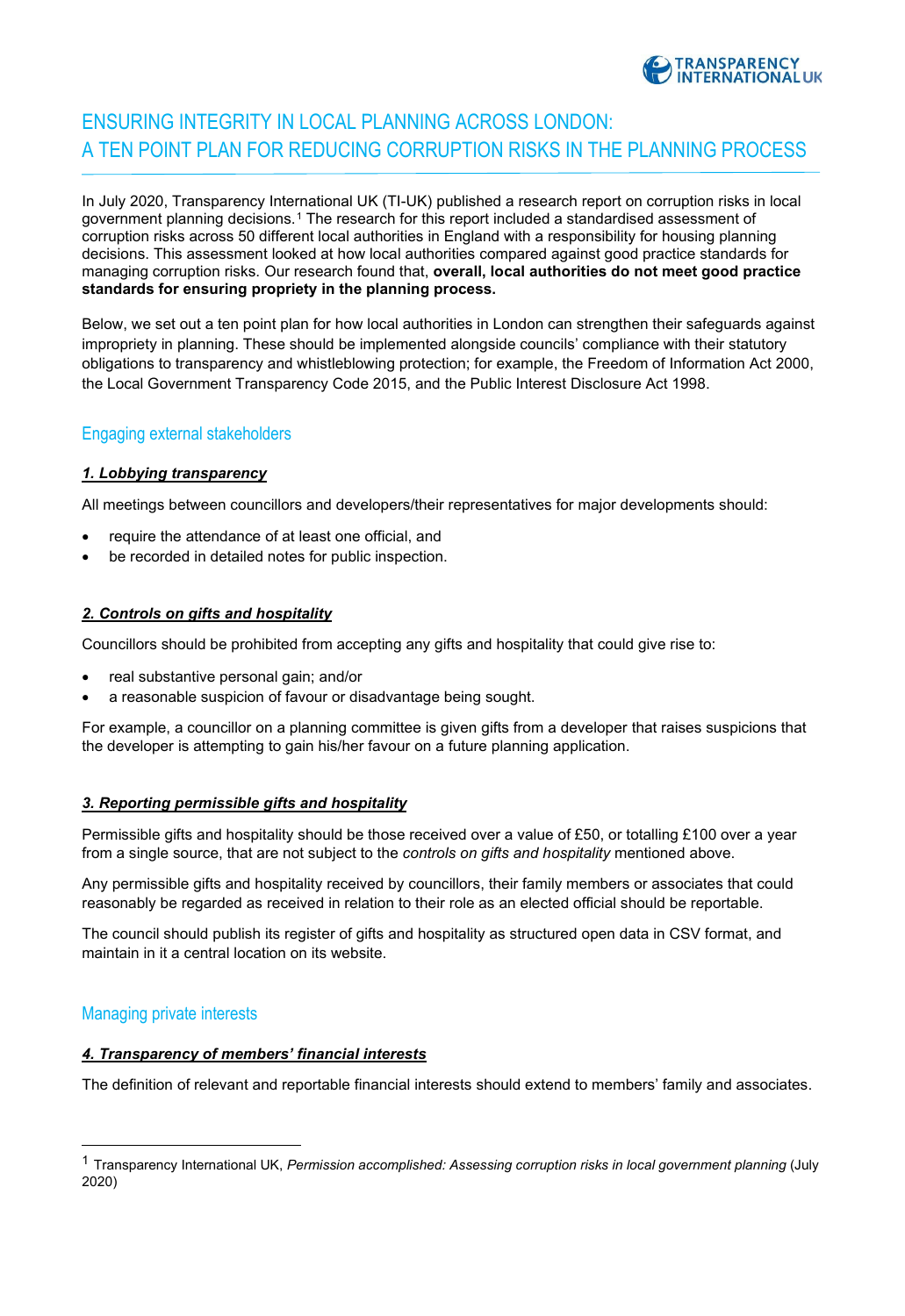The council should publish a register of pecuniary interests as structured open data in CSV format, and maintain it in a central location on its websites.

# *5. Controls on lobbying and related advisory work*

All council members should be prohibited from:

- undertaking lobbying on behalf of paying clients, and/or
- providing paid advice to influence councils.

#### *6. Controls on the revolving door between public and private office*

The revolving door (or the issues surrounding the revolving door) should be recognised in the council's policies. It should provide advice and guidance on how to manage the risk.

The council should also prohibit membership of planning committees (or executive positions in housing and planning) to those advising or advocating planning permission two years before taking that position.

# Regulating conduct

#### *7. Standards committee*

The council should have a standards committee. As a minimum, the standards committee should:

- meet at least quarterly
- review and report on the code of conduct at least once every three years
- review alleged breaches of the rules and recommend sanctions
- seek advice from the Independent Person where appropriate
- report annually on their activities

# *8. Training*

It should be mandatory for planning committee members to attend training sessions on probity and planning in their induction, and they should be recommended to attend ongoing training thereafter.

# *9. Sanctions*

A breach of the planning protocol should constitute a breach of the code of conduct, i.e. subject to potential sanction.

As a minimum, the council should include the following sanctions in the code of conduct: censure and suspension from an official position.

The council should maintain a clear policy on how it will apply sanctions in a transparent and consistent manner.

#### *10. Transparency over enforcement action*

The council should publish the following at least once a year:

- anonymised details about allegations made regarding councillors' alleged misconduct
- summary statistics on the number of investigations underway, including their status
- full details of substantiated breaches, including the councillor concerned, and any sanction imposed